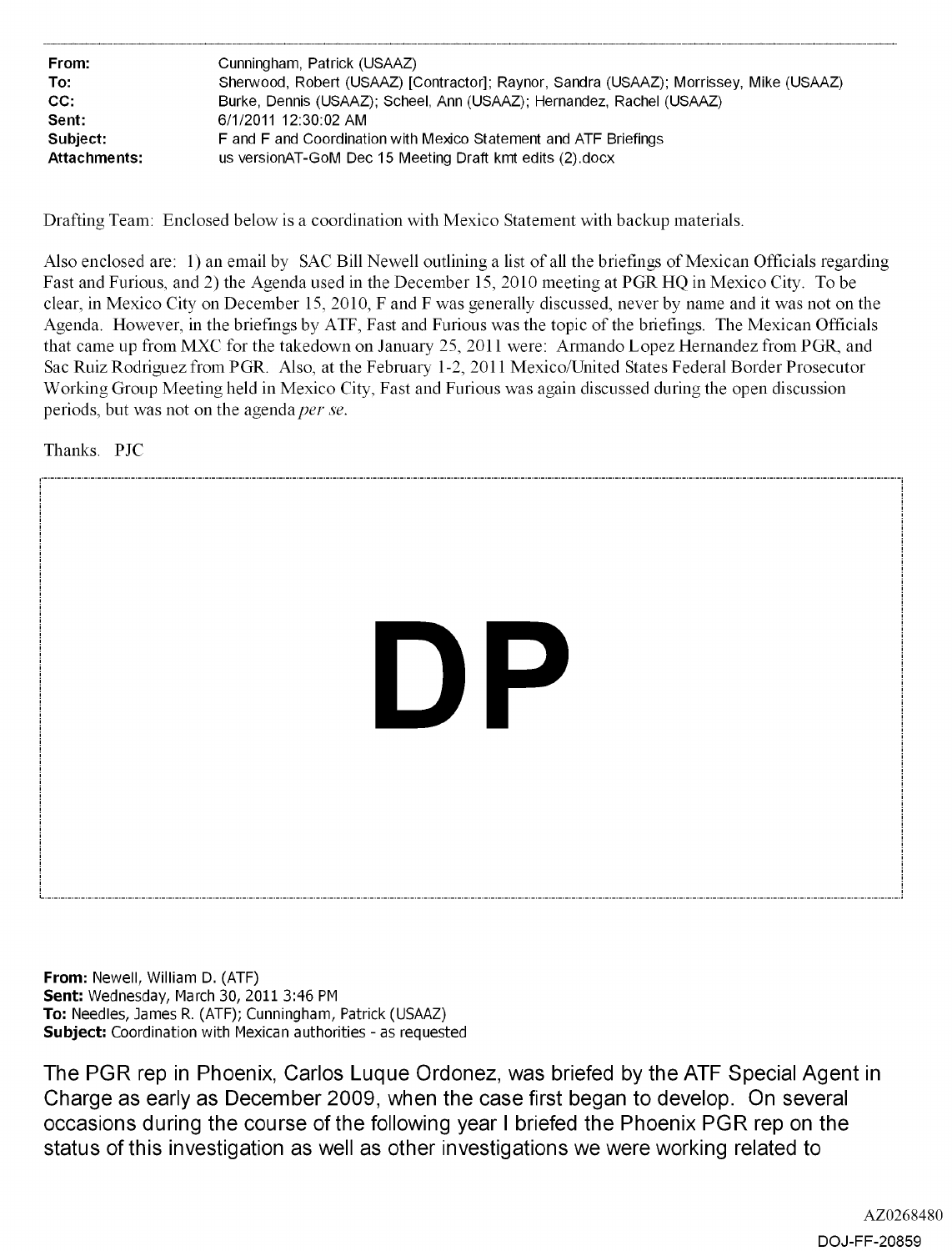firearms trafficking to Mexico. It should be noted however that these briefings were general in nature and did not get into specifics regarding the identification of each suspect, investigative techniques, T-III intercepts, etc. I would inform him of a "large-scale" firearms trafficking investigation being worked out of Group VII and that once arrests were planned I fully expected him to participate in any interviews of Mexican nationals and/or cooperating individuals in order to obtain information that would be of value to the PGR for use in prosecutions in Mexico, if applicable.

In late 2010 as the date for indictment and arrests became more firm I began to coordinate with the Phoenix PGR rep and our ATF Mexico Country Office regarding having SIEDO prosecutors be present for the "take down" and any post-arrest interviews that might provide valuable information about the Mexico side of this firearms trafficking network. The ATF Mexico Country Office coordinated this with the UEITA office in SIEDO, OPDAT and others in the Embassy. UEITA is the group that handles Federal firearms prosecutions for the PGR.

In preparation for this expected visit of Mexican prosecutors the following meetings/briefings took place:

On December 3, 2010, during a Phoenix "GC Armas" meeting at the ATF Phoenix Field Division office, I arranged for the case agent and supervisor to brief our Acting Country Attaché and the head of UEITA on the "Fast and Furious" investigation and what our plans were once the indictments were received and arrest operation planned. In this meeting an invitation was extended to UEITA to send personnel they deemed most appropriate to participate in post-arrest interviews of cooperating individuals. It was agreed in this meeting that once a firm date for the "take down" was secured that UEITA would send two prosecutors to participate in any post-arrest interviews in which those detained were willing to cooperate.

On December 15, 2010 at PGR HQ in Mexico City, in a meeting sponsored by OPDAT (see attached) , this investigation was briefed to several Mexican counterparts including David Najera from SRE, Yessica de la Madrid from PGR International Affairs, as well as CENAPI and SIEDO reps. This was not an in-depth briefing but did discuss that two large-scale firearms trafficking cases out of Arizona (Fast and Furious and Wide Receiver) and that Fast and Furious was coming to a close in the Phoenix area. The purpose of this meeting was to coordinate bi-lateral investigative and prosecution efforts and it was explained that ATF Phoenix was looking to cooperate fully with our Mexican counterparts to turn over information gleaned during this case in order for them to follow-up on their end.

On January 23, 2011, UEITA prosecutors Sacnite Ruiz and Armando Lopez Hernandez traveled to Phoenix for the initial arrest phase of this investigation.

On January 24, 2011, an operational briefing was held for all U.S. law enforcement personnel assisting in the arrest phase of this investigation. Both UEITA prosecutors were present for this briefing.